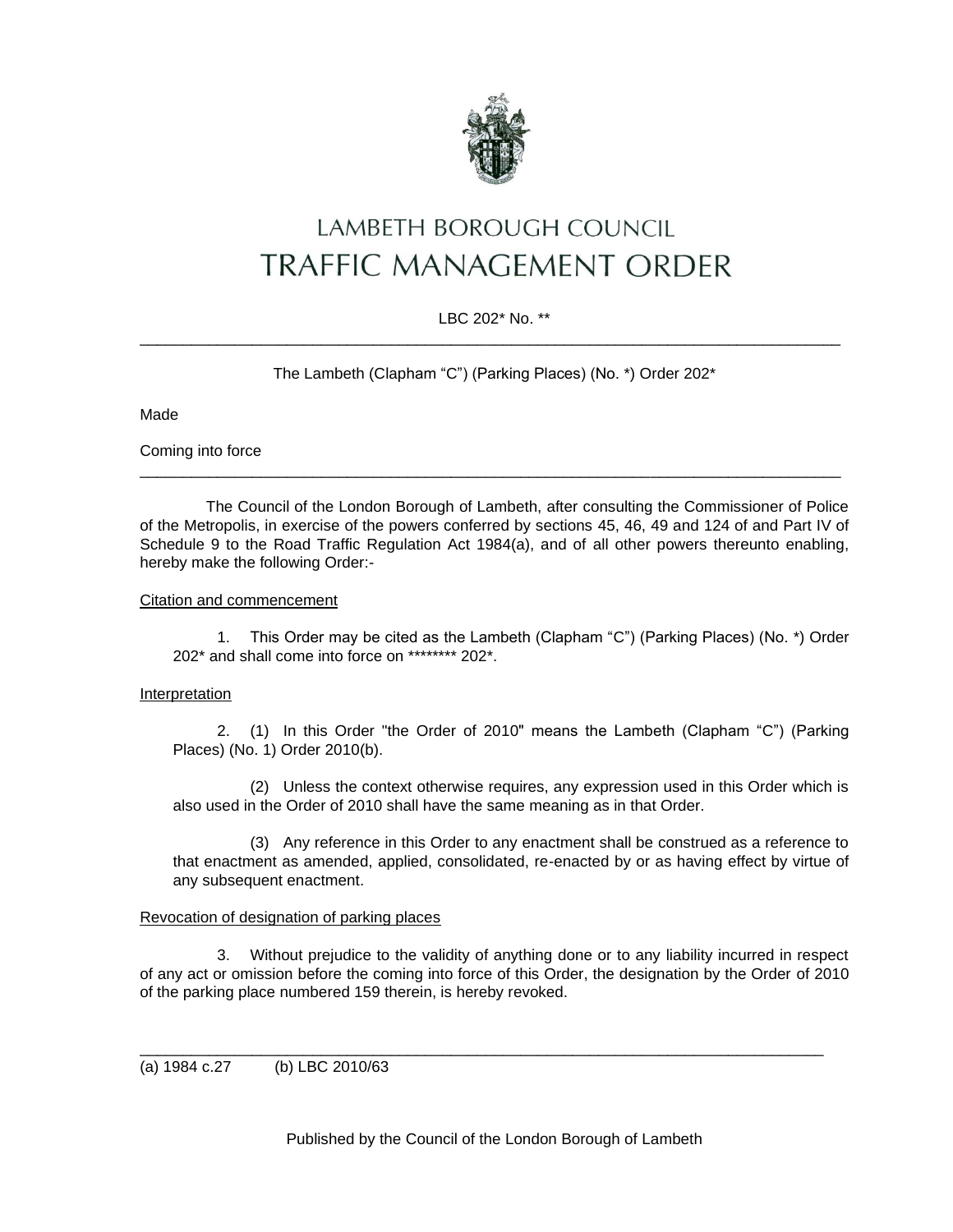#### Designation of parking places and application of the Order of 2010 thereto

4. (1) Each area on a highway comprising the length of carriageway of a street specified in column 2 of the Schedule to this Order and bounded on one side of that length by the edge of the carriageway and having a width throughout of 2 metres, is designated as a parking place.

(2) The reference in this Article to a white line marking shall be construed as a reference to the white line marking (either broken or continuous) provided for in Schedule 7 to the Traffic Signs Regulations and General Directions 2016(a) or, if applicable, authorised by the Secretary of State by virtue of section 64 of the Road Traffic Regulation Act 1984.

(3) The provisions of the Order of 2010 (other than Articles 3, 15 and 41) shall apply to the areas designated as parking places by this Order as if in those provisions any reference to a parking place included a reference an area designated as a parking place by this Order and as if any reference to Schedule 6 to the Order of 2010 included a reference to Schedule 1 to this Order and as if any reference to Schedule 10 to the Order of 2010 included a reference to Schedule 2 to this Order.

## Placing of traffic signs, etc.

- 5. The Council shall:-
	- (a) place and maintain traffic signs indicating the limits of each parking place referred to in Schedules 1 and 2 to this Order;
	- (c) place and maintain in or in the vicinity of each parking place referred to in Schedules 1 and 2 to this Order traffic signs indicating that such parking place may be used during the permitted hours for the leaving only of the vehicles specified in Article 4(3) of the Order of 2010;
- (d) carry out such other works as is reasonably required for the purposes of the satisfactory operation of each parking place referred to in the Schedules to this Order.

Dated this \*\*\*\*\*\*\*\* day of \*\*\*\*\*\*\*\*\*\* 202\*

Ben Stevens Highway Network Manager

\_\_\_\_\_\_\_\_\_\_\_\_\_\_\_\_\_\_\_\_\_\_\_\_\_\_\_\_\_\_\_\_\_\_\_\_\_\_\_\_\_\_\_\_\_\_\_\_\_\_\_\_\_\_\_\_\_\_\_\_\_\_\_\_\_\_\_\_\_\_\_\_\_\_\_\_\_\_\_\_\_

(a) S.I. 2016/362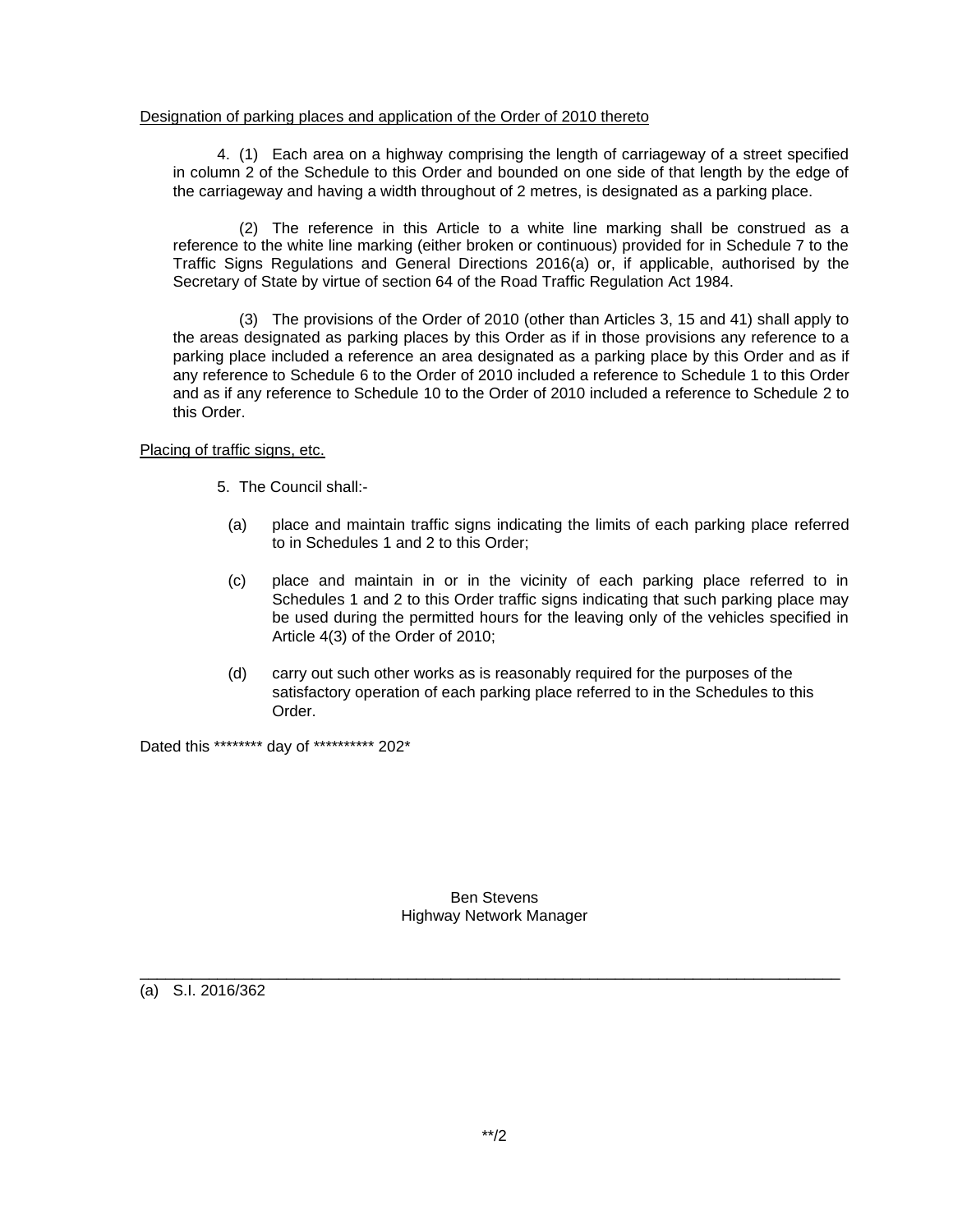#### SCHEDULE 1 (see Article 4)

IN RELATION TO A PARKING PLACE REFERRED TO IN THIS SCHEDULE THE EXPRESSION "PERMITTED HOURS" MEANS THE PERIOD BETWEEN 8.30 A.M. AND 8.30 P.M. ON MONDAYS TO FRIDAYS INCLUSIVE, ANY SUCH DAY NOT BEING CHRISTMAS DAY, GOOD FRIDAY OR A BANK HOLIDAY.

PARKING PLACES IN WHICH A VEHICLE MAY BE LEFT DURING THE PERMITTED HOURS PROVIDED THE VEHICLE DISPLAYS EITHER A VALID HARD COPY LAMBETH RESIDENT'S PERMIT, A VALID HARD COPY LAMBETH CAR CLUB PERMIT, A VALID HARD COPY LAMBETH VISITOR'S PERMIT OR A VALID HARD COPY TRADE PERMIT, ISSUED IN RESPECT OF THAT VEHICLE, OR THERE APPEARS ON A HAND-HELD DEVICE AN INDICATION THAT AN ELECTRONIC VERSION OF ONE OF THOSE PERMITS OR A FLEXIBLE CAR CLUB PERMIT HAS BEEN GRANTED IN RESPECT OF THAT VEHICLE AND THE PERMIT IS VALID.

| No. of<br>parking<br>place | Designated parking place                                                                                                                                                                                  | Special<br>manner of<br>standing |
|----------------------------|-----------------------------------------------------------------------------------------------------------------------------------------------------------------------------------------------------------|----------------------------------|
|                            | 2                                                                                                                                                                                                         | 3                                |
| $^\star$                   | BROADHINTON ROAD, the south-east side, from a point 7.8 metres north-<br>east of the common boundary of Nos. 30 and 31 to 33 Broadhinton Road to<br>a point 11 metres south-west of that common boundary. |                                  |